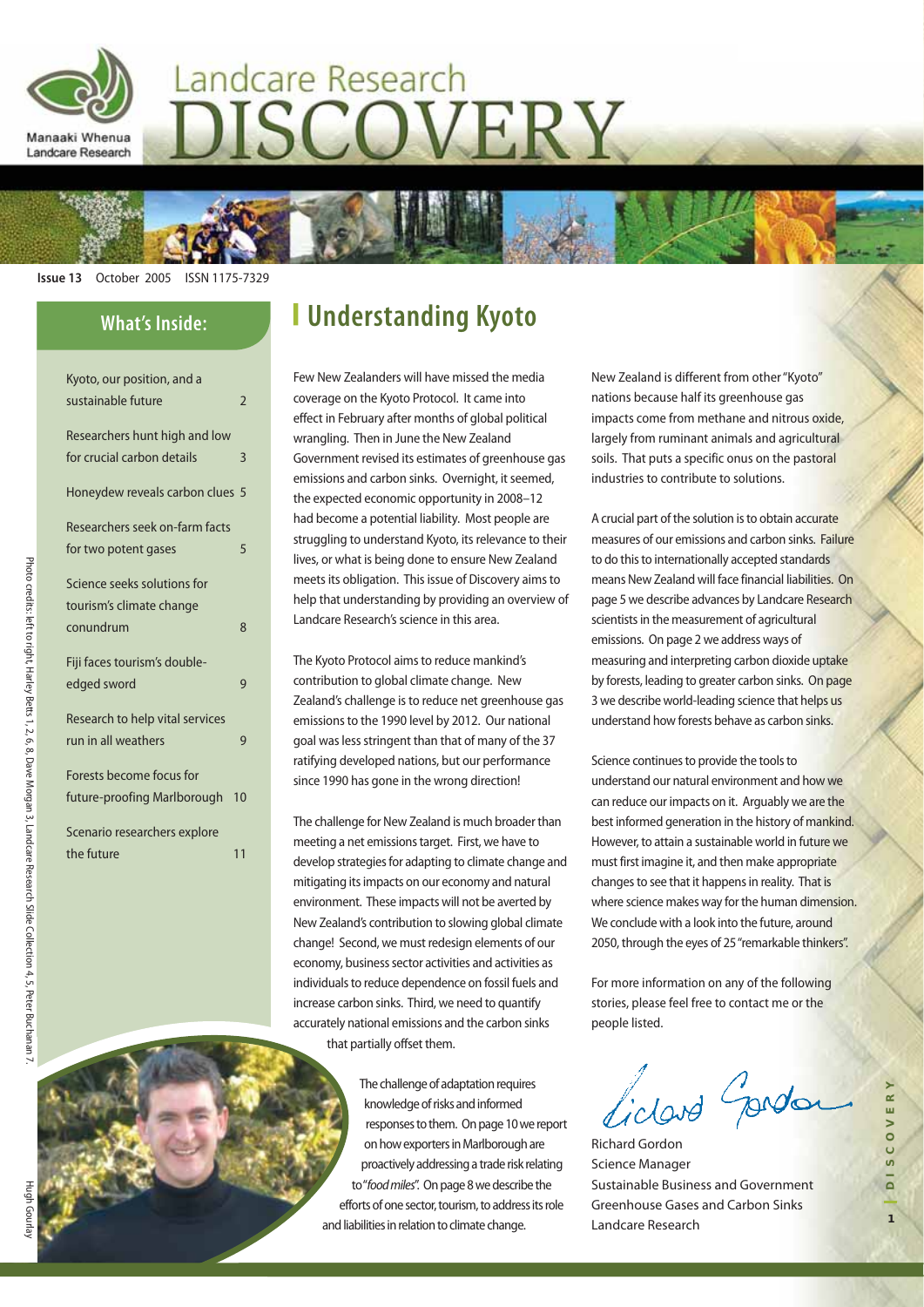# **Kyoto, our position, and a sustainable future**

**Landcare Research scientist Dr Craig Trotter outlines New Zealand's Kyoto challenge.**



Alison Fordyce **Ison Fordvce** 

Craig Trotter

Until recently, it was thought that New Zealand would easily meet its Kyoto Protocol target of reducing total greenhouse gas emissions to 1990 levels, because of the amount of carbon stored in exotic forests planted since then. But the latest figures suggest we may not now meet our target for the critical first commitment period, 2008– 2012, without reducing emissions or creating additional carbon sinks. Contributing to this deficit have been the "stronger for longer" economy, with its sustained increase in energy use by transport and manufacturing; as well as falling forest planting rates and increasing deforestation.

The Protocol rules themselves also mean that some areas of post-1990 exotic forest can't be counted as carbon sinks. To be eligible as Kyoto forests, reductions in emissions by afforestation must represent a **genuine expansion in carbon sink capacity since 1990**—that is, new forests, planted on former grassland. Exotic forests planted on cleared mānuka/kānuka scrubland can't be used to meet New Zealand's emission reduction

targets, since mānuka/kānuka can itself store significant amounts of carbon, and may go on to develop into tall indigenous forest.

In principle, working out our Kyoto-compliant forest carbon storage is simple. Take the area of forest planted since 1990, subtract areas with a former scrub cover, and multiply by the average amount of carbon stored in the remaining area between 2008 and 2012. Then subtract losses from conversion of forest to other land uses since 1990.

In practice however, it is not that easy. Which forests have been planted on former mānuka/ kānuka scrubland? How much carbon is in the eligible post-1990 exotic forests? Estimates are all we have at present.

New Zealand does not yet have a system of national forest inventory accurate enough for full Kyoto reporting, nor compliant with the strict Kyoto rules. Nor does it have a map of land cover at 1990. Kyoto also requires new mapping approaches, with higher levels of accuracy. Uncertainty can cost money, as

we've found recently with national figures for our carbon accounts swinging from a surplus to a deficit as estimates are updated.

Resolving these issues is a collaborative effort between the Ministry of Agriculture and Forestry, the Ministry for the Environment, Landcare Research, Scion (formerly Forest Research), Canterbury University, and private forestry consultants. Landcare Research is developing the techniques required to ensure an accurate, Kyoto-compliant map can be created of land cover at 1990. It's a challenging task to recreate a map for a time 15 years ago. A wide range of existing and purpose-developed research must be brought together to provide methods for routinely processing old satellite imagery, to levels not previously attempted in New Zealand. Only once this is done will we have accurate areas for use in national carbon calculations.

To get figures for the carbon stored in post-1990 forests, about 400 plots will be established through the country. At each plot, trees are being measured, soil samples taken, and



Wanganui reversion: An example of carbon farming: allowing mānuka / kānuka reversion on steep erosionprone hillslopes near Wanganui.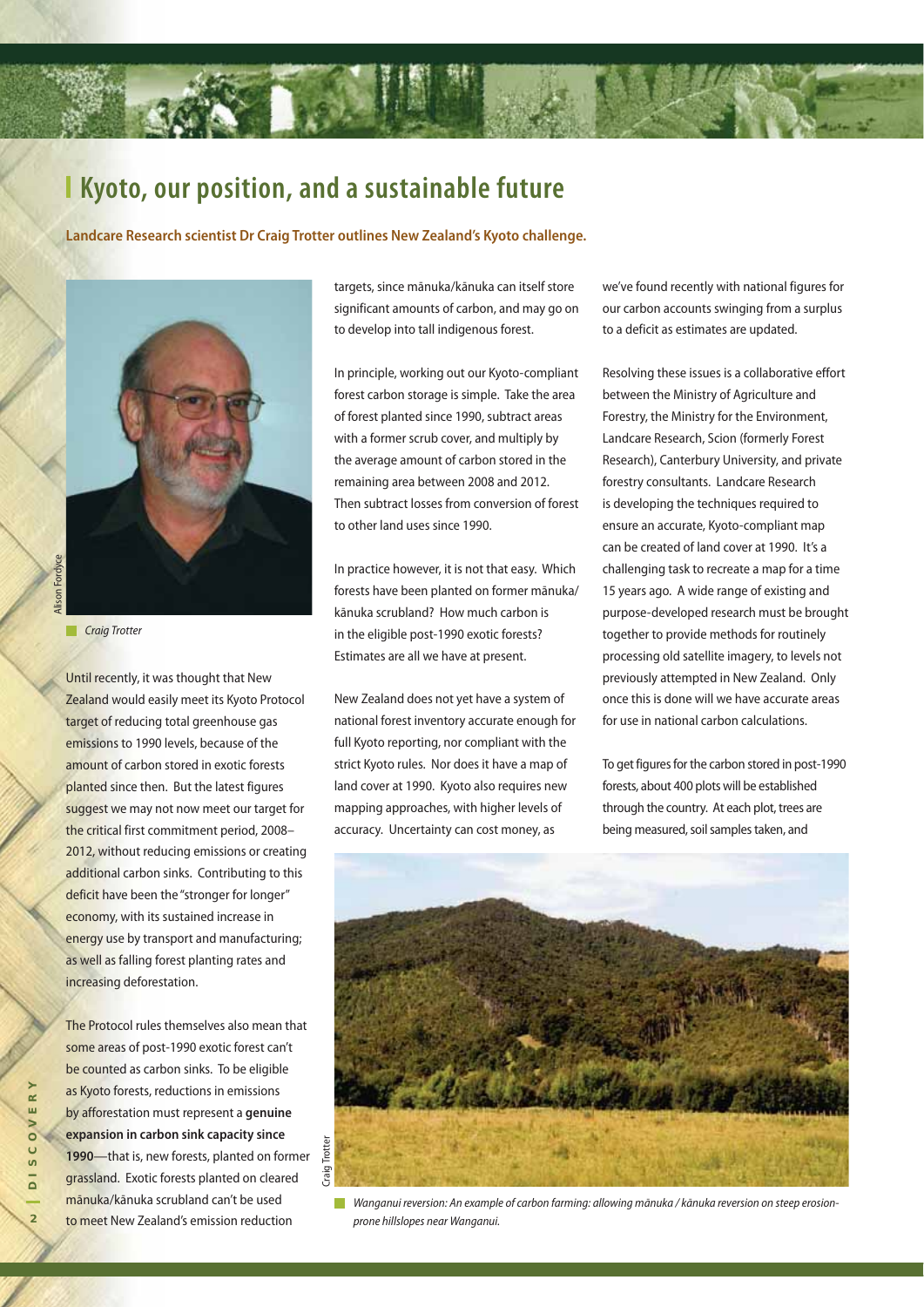total carbon calculated, using measurement procedures developed jointly by Landcare Research and Scion. Carbon both above and below ground must be counted, in live and dead wood; in roots, woody material and leaf litter on the forest floor; and in the soil. Logistically, it's a huge job, and it must be done to a standard sufficient to pass international review.

### **Stepping up to the mark**

So how can we meet our Kyoto commitments if our post-1990 forests haven't stored enough carbon? Obviously, by planting more, but the options are much wider than exotic forests alone. There's considerable scope for promoting indigenous afforestation. New Zealand has about 2.5 million hectares of pastoral hill country of moderate to severe erosion risk. From a long-term sustainability perspective, this area would be much better off in forestry. About 1.2 million hectares of

this has remnant seed sources that should allow natural regeneration of indigenous species— possibly mānuka/kānuka, which store considerable amounts of carbon, followed by broadleaved species, and finally succession in many areas to tall forest.

**Brachynopus scutellaris.** *This native beetle is helping researchers to understand climate change.*

Benefits through afforestation of marginal and erosion-prone land include reduced downstream siltation and flooding risk, with improvements to water quality and fisheries. Over time frames of 100 years (routine in Canada and Europe), sustainable harvesting of valuable indigenous timber becomes a possibility.

Forests and tall indigenous shrubland established to soak up CO<sub>2</sub> will be eligible for registration under the Government's new Permanent Forest Sinks Initiative. Landowners will get cashflow from the sale of carbon credits. Biodiversity benefits may be gained also.

New Zealand would gain both environmentally and economically through substantial afforestation. This could go a very long way to not only restoring New Zealand's ability to meet present commitments to reducing greenhouse gas emissions under the Kyoto Protocol, but would also more likely satisfy more stringent future commitments.

**Funding**: Ministry of Agriculture and Forestry (MAF); Ministry for the Environment (MfE); Foundation for Research, Science and Technology.

Contact: **Craig Trotter** Landcare Research, Palmerston North (06) 357 6154 TrotterC@LandcareResearch.co.nz **Fiona Carswell** Landcare Research, Lincoln (03) 325 6700 CarswellF@LandcareResearch.co.nz

# **Researchers hunt high and low for crucial carbon details**

**New Zealand shrublands are being identified as potentially valuable assets for meeting our international commitments on global change, as researchers scrutinise total flows of carbon dioxide into and out of our indigenous forests and shrublands – from the soil to the air above the treetops.** 



John Huntohn Hu

Instrumentation for measuring the net exchange of CO<sub>2</sub> above the forest canopy. The platform where the people are standing is 25 metres above the ground in a mature rimu forest in Okarito.

Under the United Nations Framework Convention on Climate Change, New Zealand is obliged to provide annual reports on changes in carbon storage in all our terrestrial ecosystems. In other words, how much of the carbon stored within trees, leaf litter and soil is lost to the atmosphere, and, in turn, how much  $CO<sub>2</sub>$  in the atmosphere is converted and stored as carbon in trees and soil? A very large proportion of the total carbon is stored in soil, so including it in measurements is critical to ensuring that our reporting meets international scrutiny.

Landcare Research scientists Dr David Whitehead and Dr John Hunt lead a project to study rates of  $CO_2$  exchange in two contrasting types of native vegetation: rimu-dominated rainforest at Okarito in South Westland, and kānuka shrubland at Rakaia Island in Canterbury. "These two ecosystems are important for different reasons," says Dr Whitehead. "The rimu forest is finely balanced, absorbing little net carbon over a year. With expected temperature increases, it could actually become a source of CO<sub>2</sub>, which is rather unusual. The kānuka shrubland, on the other hand, tells us about what happens during the early phase of succession back to native bush."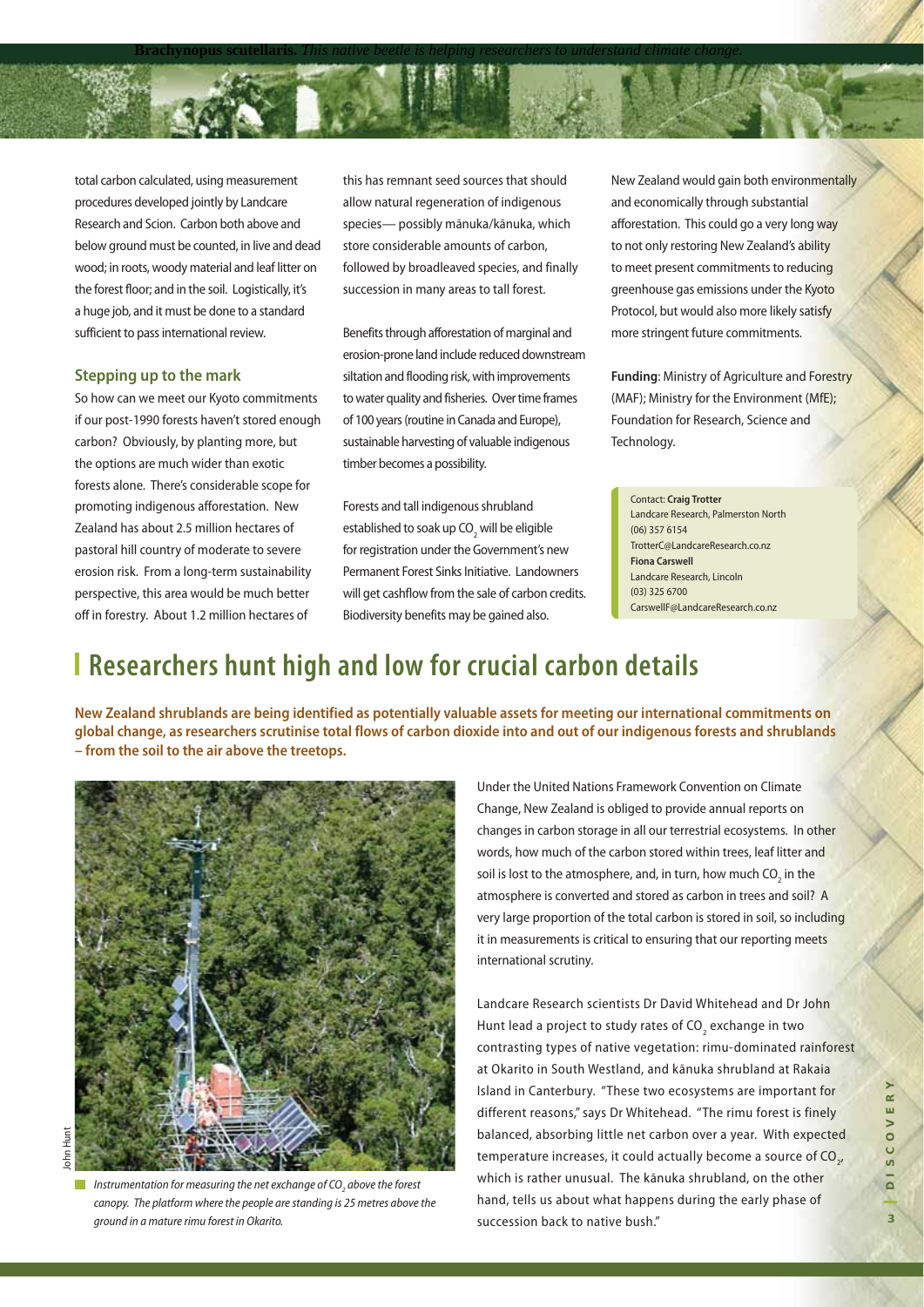

In 1999, a research team installed solarpowered micrometeorological instruments on towers high above the field sites, to measure  $CO<sub>2</sub>$  levels in the air above the trees and calculate the precise amount of carbon going into and out of the systems. The team also measured climate variables such as solar radiation, wind speed, humidity and rainfall, to help interpret seasonal variation in carbon exchange. In the forest canopy they measured photosynthetic processes in the leaves, and at the soil surface tracked the seasonal changes in soil moisture and temperature that determine how fast soil carbon is converted back into CO<sub>2</sub>.

Dr Whitehead says the team now has the first direct, long-term measurements of net carbon exchange for both New Zealand temperate rainforest and kānuka shrubland. But most important of all is that they have captured the detail of how carbon exchange rates vary with climate and soil nutrient levels. These data are then used in computer models, providing more reliable predictions of how the annual carbon balance for these important indigenous ecosystems will likely change in various future climate scenarios.

### **Slow and steady growth**

Results show that mature rainforest like that at Okarito is a sink for carbon, but only just. "A huge amount of carbon is stored in those mature native forests, but the annual rate of increase is very small," Dr Whitehead says. "Mature trees in these forests grow at an incredibly slow rate, and the loss of carbon from forest soil is high. The main advantage of indigenous forests is that they are very longlived, and can act almost as permanent forest sinks. They also encourage native biodiversity."

In contrast, younger forests store carbon at much higher rates.

"The next stage in the research is to determine more precisely what happens to the rates of net carbon exchange when pasture reverts to shrubland – often the first step towards native forest," Dr Whitehead says. The team has chosen a site near Oxford in Canterbury to track those early years as kānuka and mānuka become established in retired pasture.

Dr Whitehead says the research is illustrating the benefits of long-term datasets.

"Our approach allows us to explain just why the soil-plant-atmosphere system

responds with differences in carbon uptake through seasons and years. By relating these observations to detailed understanding of plant and soil processes we can better predict future trends. You can't do this sort of work with measurements over short periods.

"We need to work through several years, including extreme weather events such as droughts, to provide the key responses we need to know about."

Dr Whitehead says the team's results are now being used in advising on climate change policy.

"In future they may also help satisfy international scrutiny that the required reduction in net greenhouse gas emissions has been achieved. This has very significant financial and environmental implications for New Zealand."

**Funding**: FRST (Foundation for Research, Science and Technology)

Contact: **David Whitehead, John Hunt** Landcare Research, Lincoln (03) 325 6700 WhiteheadD@LandcareResearch.co.nz HuntJ@LandcareResearch.co.nz



David Whitehead measuring the growth of rimu foliage.



Margaret Barbour preparing instrumentation for measuring water use by mature trees.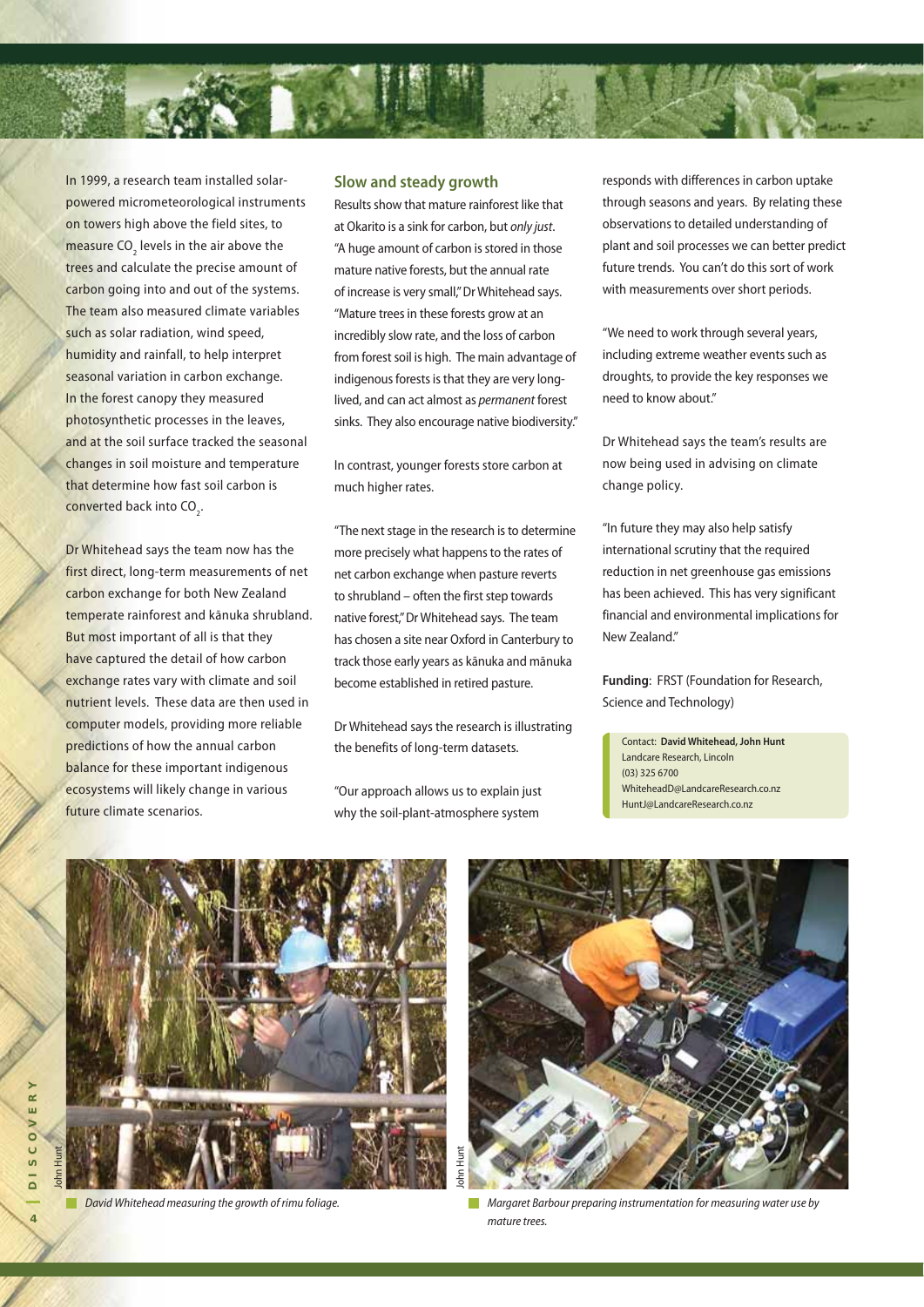

### **Honeydew reveals carbon clues**

Honeydew scale insects have provided a real sweetener to scientists researching how long carbon takes to move through forests.

New Zealand's Kyoto commitments require a mechanistic understanding of processes driving carbon cycling and sequestration in our forests. There is still a poor understanding of the time required for carbon fixed in foliage through photosynthesis to be returned to the atmosphere as carbon dioxide through respiration.

Landcare Research scientists, with collaborators from the University of Canterbury, NIWA and the Australian National University in Canberra, investigated carbon movement in our native beech trees in two Canterbury forests. Sugars formed from recent photosynthesis are moved from the leaves to the roots within the phloem. Scale insects within the bark tap into these sugars and excrete the excess as honeydew. Honeydew therefore allows repeated, non-destructive access to recently fixed carbon.

Since honeydew contains sugars produced by photosynthesis, the stable carbon isotope 'signature' of the honeydew provides a record of environmental conditions at the time of fixation (stable isotopes are

naturally occurring and not radioactive). Researchers used the signature to identify the time delay between carbon being fixed in the leaves and reaching the roots. Isotopic analysis of CO<sub>2</sub> respired by the forest allows further tracing of the carbon through the roots and soil, and back into the atmosphere.

The project leader, Landcare Research scientist Dr Margaret Barbour says it takes just three days for carbon fixed in the leaves to reach the roots.

 "Demonstration of such a rapid movement of carbon in mature trees under natural conditions is an exciting new finding," Dr Barbour says.

"At one forest, most of the carbon respired by the ecosystem had been fixed within the previous few days. Surprisingly, the same process took significantly longer at the other forest.

"Clearly there were interesting differences in how these two forests function, despite the fact they have very similar species composition and climate."

Dr Barbour says the knowledge gained through this new research will improve New Zealand's capacity to construct carbon budgets for indigenous forests.

**Funding**: Royal Society of New Zealand Marsden Fund



Honeydew droplet on the anal tube of a scale insect. Honeydew allows researchers to sample carbon being transported to tree roots.

Contact: **Margaret Barbour** Landcare Research, Lincoln (03) 325 6700 BarbourM@LandcareResearch.co.nz

### **Researchers seek on-farm facts for two potent gases**

**Landcare Research scientists are in a race against time to measure greenhouse trace gas emissions – methane and nitrous oxide – and through measuring them, to understand how to reduce them.**

While carbon dioxide is perhaps the world's most publicised greenhouse gas, nitrous oxide  $(N_2O)$  is an astonishing 310 times and methane  $(\text{CH}_4)$  21 times more potent. As with carbon dioxide, New Zealand is required under the Kyoto Protocol to account for methane and nitrous oxide emissions above the 1990 levels.

New Zealand is among the top ten greenhouse-gas-producing nations per capita, and about half of these emissions come from the millions of sheep and cattle that produce considerable quantities of these two gases.

Landcare Research scientists are making major progress towards large-scale measurement and verification tools.

### **Nitrous oxide – no laughing matter**

Nitrous oxide (also known as laughing gas) makes up about a sixth of New Zealand's greenhouse gas output, and represents the second largest source of emissions (after CO<sub>2</sub>) above the 1990 level. It is generated from surplus nitrogen in soils, contributed mainly from grazing animal urine and nitrogen fertilisers. New Zealand's dairy cow numbers have increased from 3.4 million in 1990 to more than 5 million with the current boom in dairying. Also, nitrogen fertiliser use has increased sixfold.

The Intergovernmental Panel on Climate Change (IPCC) has designed a system to calculate nitrous oxide emissions throughout the world. However, it is not ideal, as it does

not account for differences in climate, grazing regimes and soil type – the three main variables controlling emissions here.

Landcare Research scientist Dr Surinder Saggar leads a project to design a local version of a model for our grazed pasture systems to take account of the above variables. The team used especially designed chambers to collect nitrous oxide samples from dairy cow and sheep-grazed pastures at the Massey University commercial farms near Palmerston North, partly in collaboration with NIWA. They successfully took measurements to paddock scale and developed a model named NZ-DNDC (denitrificationdecomposition) to predict emissions.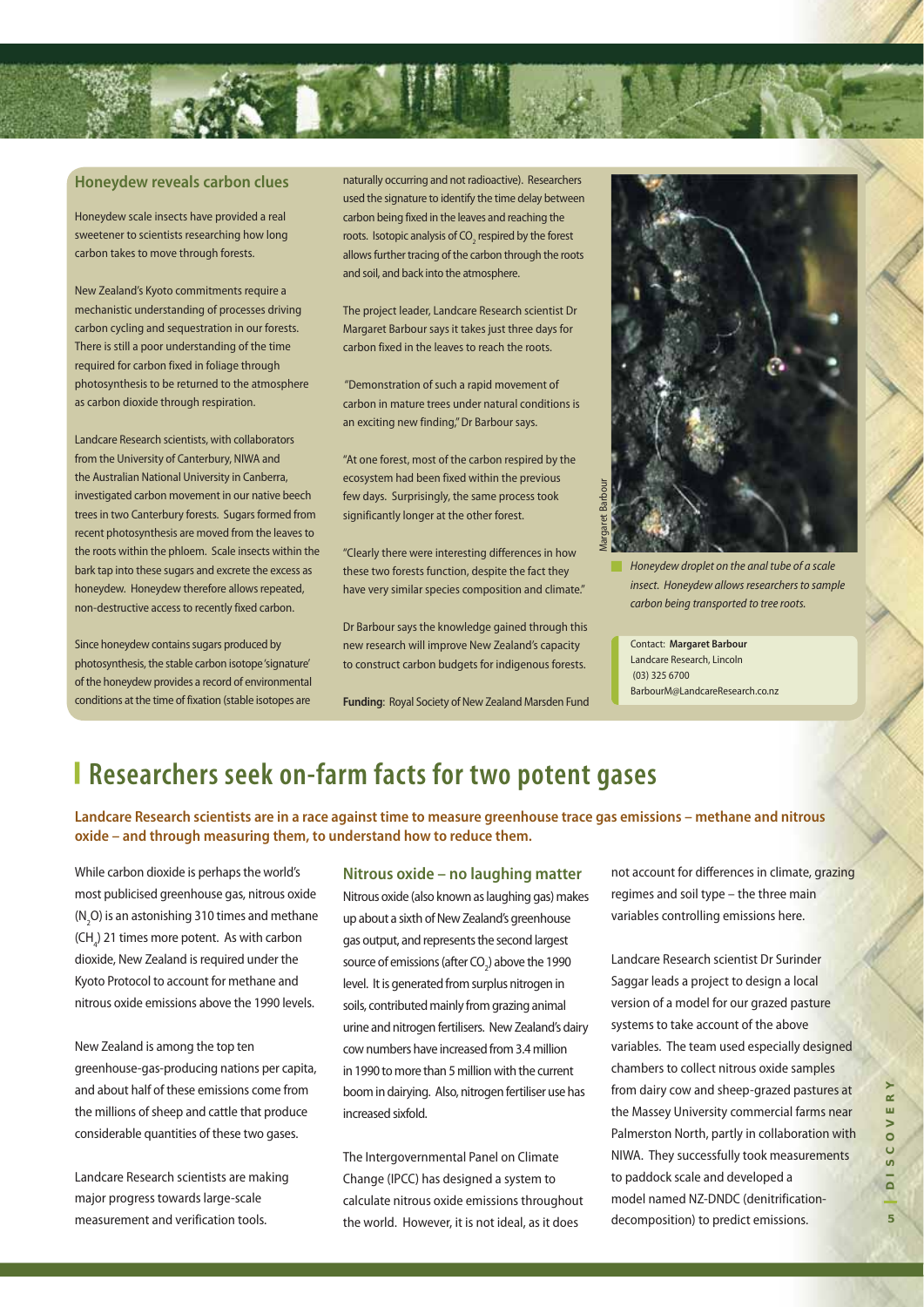

In a research breakthrough, the team has completed its first preliminary regionalscale measurement – for the Manawatu-Wanganui Region.

"Our map of the region shows where, and to what degree, emissions are a problem. It is vital to have such a regional model, as it enables the regional council to fulfil its Kyoto responsibilities through climate change projects and economic initiatives.

"The success with Manawatu-Wanganui means we can upscale to other regions nationwide, using the information we now have. The Ministry of Agriculture and Forestry provided us with information on land use, grazing regimes and livestock populations throughout the country. This and other information on climate and soil types has been added to our model database.

#### **Mitigation**

Knowing our nitrous oxide emissions is an important step towards mitigating them.

"We now have an extremely useful tool for identifying where emissions could be especially high at regional and national scales, and this will help local authorities to target mitigation efforts. We can also better assess the effectiveness of these efforts. "Through our research, we have noticed that emission levels are far higher – up to three times higher – where there are problems with soil compaction. Levels are also one-and-ahalf to two times higher where soils are very wet. We would recommend keeping stock off wet paddocks where possible, or keeping dedicated paddocks for winter."

Dr Saggar says previously there was thought to be little difference in the effects of sheep and cattle urine. "However, we found that nitrous oxide emissions from cattle urine are up to two times higher!"

Map developed by Donna Giltrap

Vlap

developed by Donna Giltrap

Dr Saggar and his team are also researching the effects of nitrogen inhibitors, sold to

farmers to reduce nitrate leaching and nitrous oxide emissions. "Research funded by fertiliser companies shows a large range of effectiveness – between 20 and 70 percent. Our research will shed light on this, because inhibitors work differently depending on soil type, soil moisture, time of year, and method of application.

"Many farmers think that using nitrogen inhibitors means you can continue to apply more nitrogen. But that is like taking medication to reduce your cholesterol, but continuing to eat more fat.

"We still don't know how often we need to keep applying these inhibitors, or what they might do to the soil and soil organisms in the long term."

Dr Saggar says future research will uncover more about nitrogen inhibitors, and further refine the NZ-DNDC model to enable New Zealand to verify mitigation strategies.

#### **Methane – a cow of a problem**

Meanwhile, methane researchers have been grappling with a similar problem – how to obtain large-scale measurements. In what is believed to be a world first, Landcare Research scientists are measuring methane emissions at a farm scale, moving their instrumentation from paddock to paddock. As is the case with nitrous oxide, the



A first for New Zealand: this map shows the varying levels of nitrous oxide emissions for the Manawatu-T. Wanganui region. Maps for other regions are planned.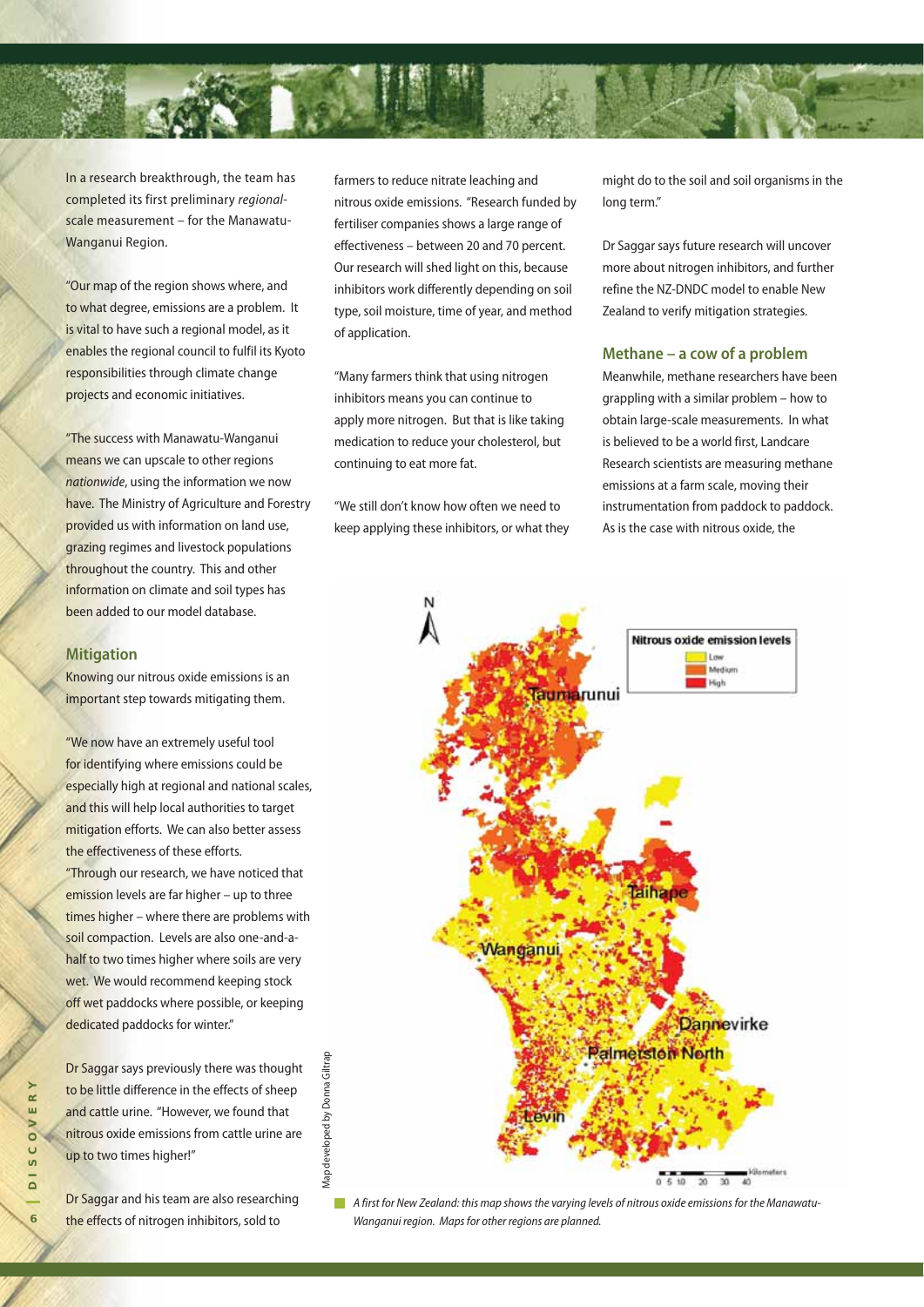

It has to be said - they're outstanding in their field! From left to right: Surinder Saggar; technical expert John Dando; map modeller Dr Donna Giltrap, and technical expert Suzanne Lambie. Surinder and Suzanne are holding glass vials containing nitrous oxide samples collected from special "chambers" in the paddock.

information gathered on methane can verify mitigation efforts.

Methane emissions from cattle and sheep are mainly belched (not farted as popularly supposed) as a by-product of their digestion.

Emissions vary according to animal size and the quality and quantity of feed consumed. Consequently, it is challenging to obtain an appropriate sample of animal emission measurements and scale them up to the farm's herd or flock. Landcare Research scientists Drs Frank Kelliher and Johannes Laubach have therefore developed ways to measure methane in the air within and downwind of a paddock populated by grazing dairy cattle, using relocatable equipment.

Drs Kelliher and Laubach set up a van housing a methane analyser, and air sampling and data processing devices. A seven-metre-tall, instrumented mast samples methane carried by the wind, and transmits the samples to an analyser.

Recently, a four-path measurement system was introduced. Ideally, with laser beams deployed

around the grazed paddock, air sampling no longer depends on wind direction.

Dr Laubach's three methods of farm-scale measurements have been developed and corroborated against scaled-up measurements made by AgResearch of individual cows' emissions.

"For all methods, statistical uncertainty was in the order of 10%. It is pleasing that our farm-scale methods are of similar precision and accuracy to scaled-up emissions measurements from individual cows."

Dr Kelliher says that New Zealand-wide, and reflecting the efficiency of pastoral agriculture despite the strong shift in farming intensity, methane emissions are only about 10% above the 1990 level. The international credibility of this calculation is supported by the verification methods described here.

"We are not the only researchers measuring methane emissions on farmed animals at the herd scale. However, to our knowledge, we alone have managed to follow a rotational



 $\blacksquare$  Just part of the scenery: The measuring system for methane emissions, parked in a Canterbury paddock.

grazing schedule with our instrumentation. This is important, because rotational grazing is the standard feeding practice in New Zealand."

Dr Kelliher says the farm-scale methane emissions measurement method may also be useful for measuring nitrous oxide emissions from soils beneath grazed pasture. Future research will involve 100% sampling of cow emissions from a herd and a comparison with farm-scale emissions measurements to refine the uncertainties.

#### **Funding**:

**For nitrous oxide research**: Foundation for Research, Science and Technology (FRST), Ministry of Agriculture and Forestry (NZOnet), Summit-Quinphos, Environment Waikato **For methane research**: Foundation for Research, Science and Technology (FRST)

Contact: **Surinder Saggar** Landcare Research, Palmerston North (06) 356 7154 SaggarS@LandcareResearch.co.nz **Frank Kelliher** Landcare Research, Lincoln (03) 325 6700 KelliherF@LandcareResearch.co.nz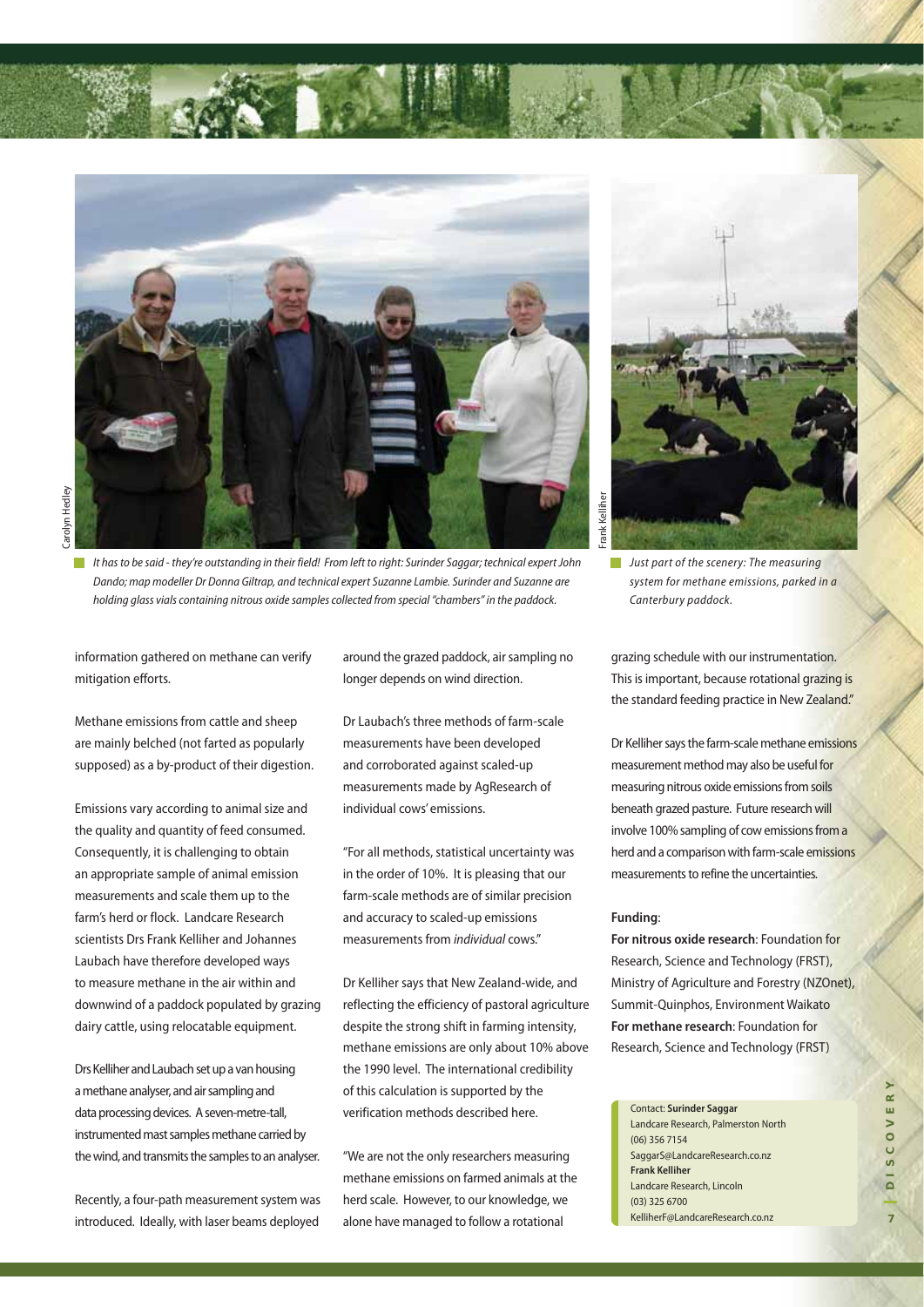

### **Science seeks solutions for tourism's climate change conundrum**

**In one of the first such projects in the world, scientists and the tourism industry have joined forces to assess the greenhouse gas impacts of visitors travelling to and around New Zealand. The research has enabled scientists to suggest ways to offset the high energy use generated through tourism here.**



**The Tourism researcher on location – Susanne Becken.** 

International tourism to New Zealand is growing by about 6% per year, and energy demands and emissions are increasing accordingly. Carbon dioxide emissions from tourism make up about 6% of New Zealand's total (excluding international flights). A national carbon tax will be introduced in 2007 (\$NZ15 per tonne of  $CO<sub>2</sub>$ ), and in the long-term global air travel might be taxed as well. These measures are of financial concern for the tourism industry, particularly the smaller operators.

Landcare Research scientist Dr Susanne Becken is leading a five-year project to find ways to reduce energy use and greenhouse emissions from tourism by promoting less energy-intensive choices. Dr Becken and colleagues from Landcare Research and Lincoln University have been working with an advisory group including the Tourism Industry Association, various businesses and regional and government tourism agencies to research tourists' travel patterns. The team also conducted numerous tourist and business surveys and workshops.

Dr Becken says tourists usually arrive by plane, travelling on average 12,000 kilometres one way. "Also, New Zealand is a 'touring'

destination. Once here, visitors tend to drive long distances, usually in rented cars and campervans.

"Coach tourism is particularly fuel-hungry, due to an ageing fleet, long travel distances and low passenger ratios."

Dr Becken says there is scope for reducing tourists' travel distance through encouraging regional tourism. Most visitors currently factor in three to five travel hours per day. Also, tourists tend not to be well-versed on the climate change impacts of their travel.

"Nevertheless, they are potentially interested in mitigation efforts such as tree-planting schemes, for that 'feel-good' factor," Dr Becken says. "There is scope for 'green marketing' that could provide a competitive advantage for New Zealand.

"However, tourist operators also tend to be poorly informed about energy efficiency and climate change.

Dr Becken says the Tourism Industry Association strives to increase environmental awareness of tourism operators, "but businesses are wary of adopting measures that may impact on their already small profit margins, in a fiercely competitive market.

"We need new initiatives that consider climate change issues and promote profitable and sustainable tourism development."

### **Making it better**

Dr Becken says a long-term mitigation option would be to improve the energy-efficiency of vehicles.

"Continuing improvements in fuel efficiency are expected, and international research is underway to develop motors that do not use fossil fuels. In the short to medium term other initiatives are needed.

"The offsetting or sequestration of  $CO<sub>2</sub>$  in native forests is an attractive option. The total area required to offset all emissions from international tourism in New Zealand is just over a million hectares. This could cost as little as \$40 per international tourist, or 1% of what they spend in New Zealand.

"As it happens there are about one million hectares of marginal land potentially available for native forest regeneration, so it is just possible to offset tourism's emissions.

"Restoring native shrubland would also boost native biodiversity. That in itself may create additional tourist attractions around restored native forest areas, underpinning the '100% Pure New Zealand' brand.

"This mitigation option would also buy time for the tourism industry to come up with more effective energy use, to fulfill the tourism industry's own goal of moving towards carbon neutrality."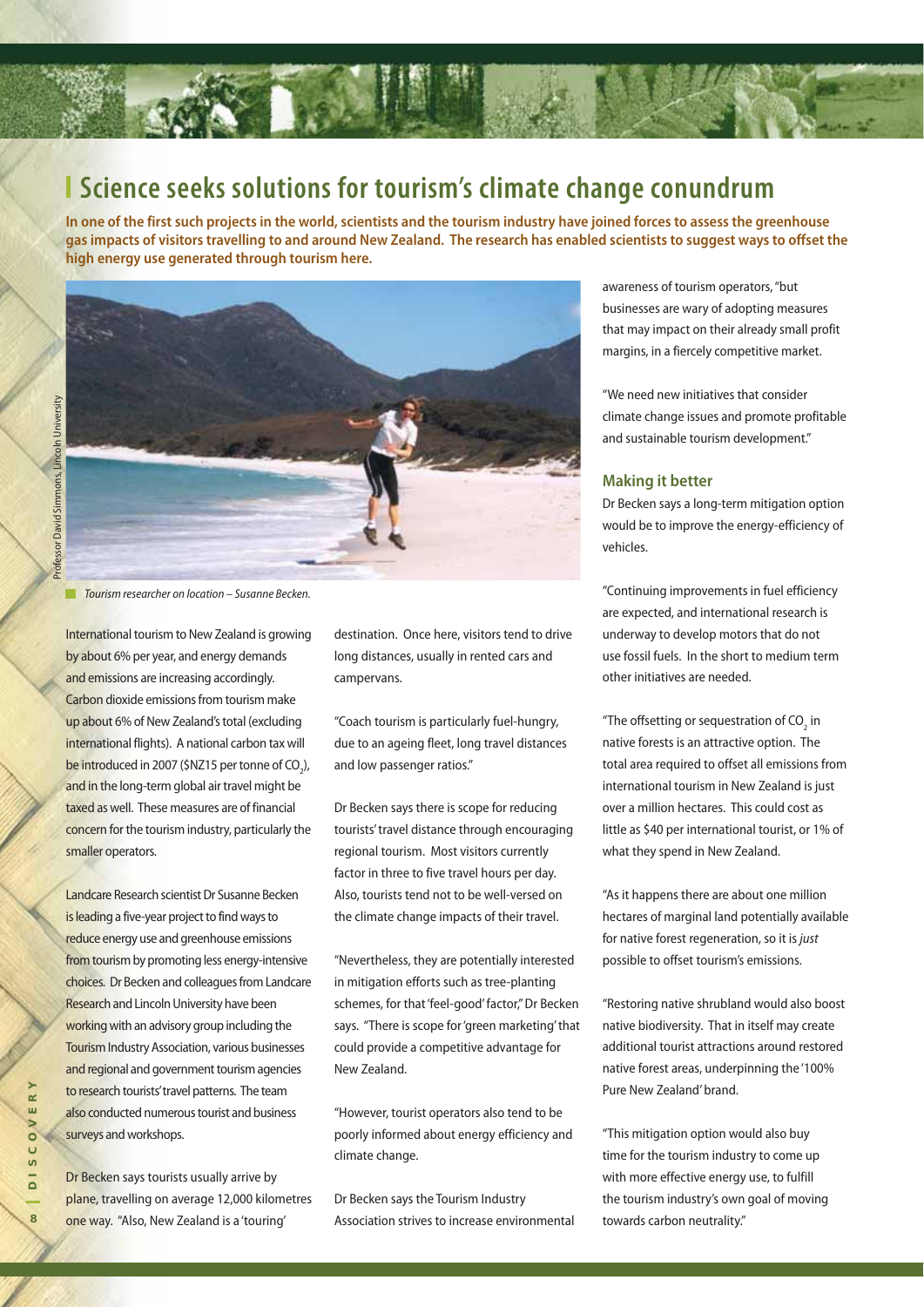

Although the challenges seem daunting, Dr Becken has some encouraging words.

"Few countries have as good a grasp of the impacts of tourism as New Zealand. Through

measuring as we have, we are much better placed to manage tourism's effects."

**Funding**: FRST (Foundation for Research, Science and Technology)

Contact: **Susanne Becken** Landcare Research, Lincoln (03) 325 6700 BeckenS@LandcareResearch.co.nz

### **Fiji faces tourism's double-edged sword**

While tourism impacts on climate change through transport and energy use, climate change also impacts on tourism – especially in flood-prone, drought-prone, mountainous or coastal areas. Fiji is vulnerable to hazards related to climate change such as tropical storms, flooding, erosion, and interruptions to transport and communication.

Dr Becken and students and staff of the University of the South Pacific worked with Fiji's Government to assess climate change adaptation and mitigation options for tourism, and help determine policy directions. The research team held surveys and talked with tourism operators about changes they are seeing.

The most severe and immediate risks are from cyclones and storm surges, but in the long term, sea level rise and coral bleaching pose substantial risks to tourism. Dr Becken says there was previously no sector-wide strategy to address these risks. She recommends adding more climate change content in university courses, and says more information is needed on how to make tourist areas less vulnerable. "Some businesses are erecting cycloneproof structures, and planting trees for shade and to reduce reliance on air conditioners. However, there is a general lack of capital to fix problems. For example, some sites are ideal for wind and solar power but few operators can afford to install it."

Ironically for an island nation, Fiji is grappling with water shortages. "Fiji has a dry season, which is

predicted to become more frequent. However, tourists want showers and swimming pools, and grass kept green by irrigation.

"Rainwater collection has begun in some smaller islands. Others try to gain more water through desalination of seawater, but this is expensive and energy-intensive."

Dr Becken says climate change lessons learned in Fiji can also be applied to New Zealand. "Eastern regions are expected to become more drought-prone. Already in Canterbury there is competition between agricultural and tourism interests for water resources. Measures such as rainwater collection could soon become very pertinent in New Zealand."

**Funding**: European Union Development Grant through the University of the South Pacific; FRST (Foundation for Research, Science and Technology)



**A** stark example of Fiji's sand erosion. This pavilion was once level with the sand.

## **Research to help vital services run in all weathers**

**We need robust infrastructure to cope with climate change effects – but how does climate change affect our infrastructure? A pilot study for Hamilton is helping us find out.**

New Zealand Centre for Ecological Economics Principal Ecological Economist Dr Nigel Jollands is leading a project called CLINZI – Climate's Long-term Impact on New Zealand Infrastructure systems. Most research on climate change looks at human impacts on climate, but CLINZI is one of

the first to investigate climate's impact on infrastructure. Researchers aim to help planners and government to manage risks and plan investments.

Infrastructure systems and services include flood control, water supply, energy distribution, transport, and public health services. Without these our economy would collapse. Research overseas has shown that costs of possible damage to infrastructure because of climate change would be the same or larger than damage to agriculture.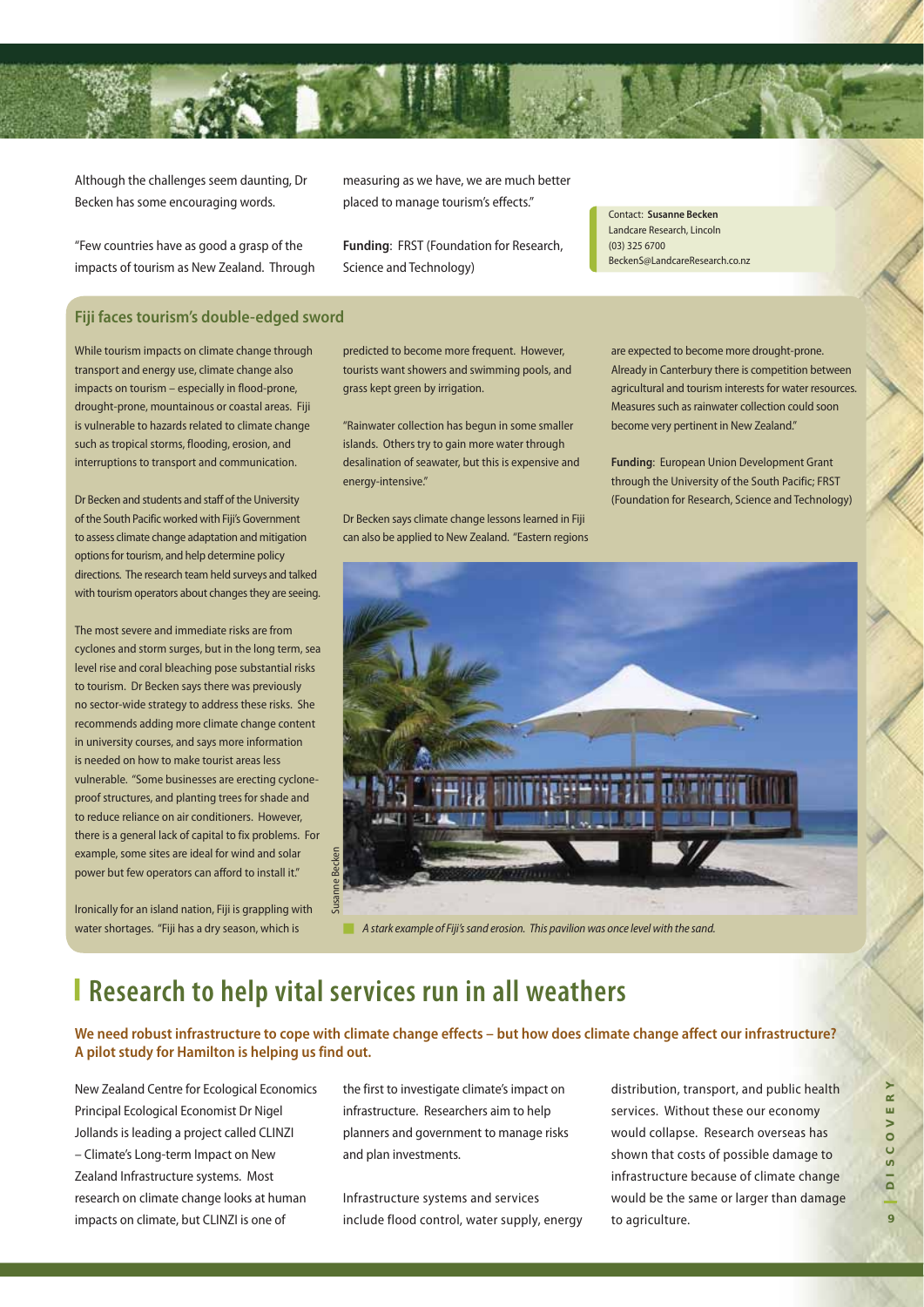

Dr Jollands teamed up with researchers including world-leading ecological economist Professor Mathias Ruth from the University of Maryland, who worked on a similar project in Boston; Environment Waikato and CSIRO (Australia's Commonwealth Science and Industrial Research Organisation). The team developed methods to capture socioeconomic changes such as population growth and relate them to predicted climate dynamics such as increased rain and temperature to predict their possible effects on the cost and reliability of infrastructure. They focused on Hamilton for "proof of concept", and presented their findings to local government and industry leaders.

Dr Jollands says the project demonstrated CLINZI's usefulness. While Hamilton appears robust to gradual climate change impacts on infrastructure, it will experience potential increases in water turbidity, and will need more frequent repairs to roads because of flooding.

The team concluded that population increases would likely put more pressure on the city than climate change would.

Future CLINZI research is likely to focus on the Hauraki Basin, which has multiple local authorities, and more complex development pressures and flood risks than Hamilton City.

**Funding**: FRST (Foundation for Research, Science and Technology), Environment Waikato. CSIRO (Commonwealth Scientific and Industrial Research Organisation)

Contact: **Nigel Jollands** Landcare Research, Palmerston North (06) 356 7154 JollandsN@LandcareResearch.co.nz www.nzcee.org.nz



**Hamilton: Pembroke St and Lake Rotoroa as viewed from hospital.** 

# **Forests become focus for future-proofing Marlborough**

**"What's all this nonsense about climate change got to do with my business?" This blunt phone inquiry has resulted in a multipronged project with champions from many sectors of the Marlborough economy.** 

When Queen Charlotte Sound eco-tourism operator Ron Marriott made this phonecall to Ian Turney at Landcare Research, little did he expect that some years later "the Marlborough Story" would be taken to international forestry negotiations at the United Nations.

The story goes like this. Forests act as carbon sinks by taking carbon dioxide from the atmosphere and fixing the carbon as wood. As long as the forest continues to grow the carbon sink continues to function. On average, 140 tonnes of carbon are stored in every hectare of native New Zealand forest.

If the forest is made up of species typical of the area, then it has biodiversity value. It may have landscape and cultural values, too.

The forest will contribute to erosion control on susceptible slopes. And soil runoff into streams and estuaries will be reduced compared to forests that are clear-felled.

This is a forest that provides multiple benefits. In Kyoto Protocol discussions, such multiple benefit forests are fast becoming essential, not just desirable, for countries planning to trade forest-based carbon credits.

But what does that mean to Ron Marriott and his eco-tourism business? Two things: firstly, he can restore native forest on his land and get revenue from selling the carbon credits. And secondly, he can promote his business as offsetting its greenhouse gas emissions.

Mr Marriott's "green" business is particularly interesting to his visitors, who tend to be

concerned about the natural environment. Moreover, there was something in this story for all Marlborough's exporters.

Enter Tony Smale of the Marlborough Regional Development Trust. Mr Smale quickly got his head around the story and saw the implications for the region of what is known as the "food miles" issue. "It's not yet discussed much in New Zealand, but type 'food miles' into 'Google' and you'll find thousands of references, especially in Europe, where labelling 'country of origin' is likely to become mandatory," says Mr Smale.

Why the interest in that? Well, it comes back to climate change and the greenhouse gas emissions caused by shipping produce to market. "Our wine, seafood, fruit, and tourists are shipped about 20,000 kilometres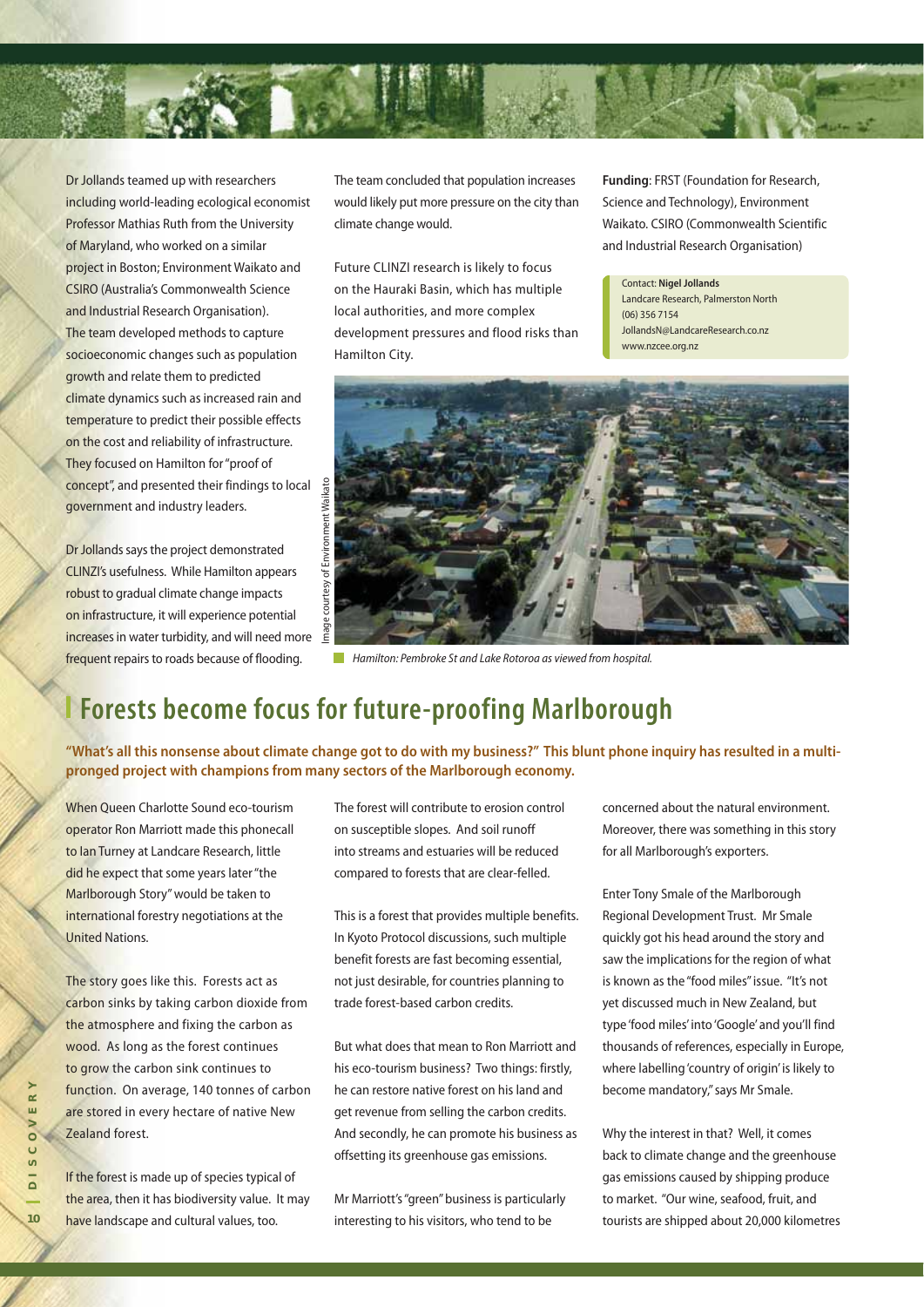

An example of environmental benefits that can come out of the opportunities identified in the Marlborough project. This is Queen Charlotte Wilderness, a registered EBEX21® forest regeneration site. These photos are taken approximately 5 years apart, and illustrate forest regeneration in action. The site is used for sequestering carbon, which earns carbon credits which can be sold, hence providing an alternative land use revenue.

to market – that puts us at risk of having to confront trade barriers," says Mr Smale.

"This is a risk for our exporters, and we want to be proactive in dealing with it. We're far better to address the issue here."

So the three men talked to the major export sectors and quickly found a group of champions to work on a plan of action.

"It's a great story to tell," says Mr Smale. "Our exporters are getting help from Landcare Research to both measure and reduce the emissions from producing and shipping their products. Then we have the option of paying a relatively small amount to have the remaining emissions offset by restoring native forest in the region.

"This way, we can promote our products as being CarboNZero® through reducing emissions and regenerating multiple-benefit forest in the EBEX21® programme".

The EBEX21 forest programme is a working example of the government's proposed Permanent Forest Sinks Initiative, for encouraging landowners to create more carbon sinks. And it was EBEX21 that the Minister for Economic Development referred to in his speech at the United Nations Forestry Forum in New York in May 2005.

The Marlborough Story has drawn in many other players, from schools and a hospital, to producers of low-energy light bulbs and wool-based home insulation products. There is a region-wide network of champions who

see the value in being proactive about climate change. "It's about seizing opportunities and managing risks and costs," says Mr Smale, "and it seems to work best from the bottom up, when our people are supported by organisations such as Landcare Research."

**For more on EBEX21® and CarboNZero® see www.ebex21.co.nz.**

**Funding**: FRST (Foundation for Research, Science and Technology)

Contact: **Fiona Carswell** Landcare Research, Lincoln (03) 325 6700 CarswellF@LandcareResearch.co.nz **Tony Smale** Marlborough Regional Development Trust (03) 577 5203 tony@marlboroughnz.org

# **Scenario researchers explore the future**

**For us to be able to discuss the future of New Zealand, it must first be imagined. A new Landcare Research project has taken bold steps in this direction, without simply projecting past trends forwards.**

Thinking about the future is difficult. The image we construct in advance and what eventually happens is seldom the same, and forecasts from trends are often wrong.

Scenario building provides a range of possible futures, based on information from divergent trends. Unlike forecasting, scenarios embrace uncertainty. They provide a framework for discussions about the future, and lead us

to question our values and assumptions. Scenarios may also sensitise us to early signs that may eventually influence public opinions or become major trends in their own right.

Dr Bob Frame at Landcare Research is leading a project on sustainability scenarios. Dr Frame is supported by Christchurch sustainability researcher Rhys Taylor, and one of Australia's leading futures strategists, Kate Delaney. The

key question: can we meet our needs today without compromising the ability of future generations to meet their needs?

The researchers assembled a working group of 25 people, mainly policy staff from government agencies, universities, and the commerce sector. Over several months, the group developed four fictional (but plausible) futures for New Zealand. They paid special consideration to modes of